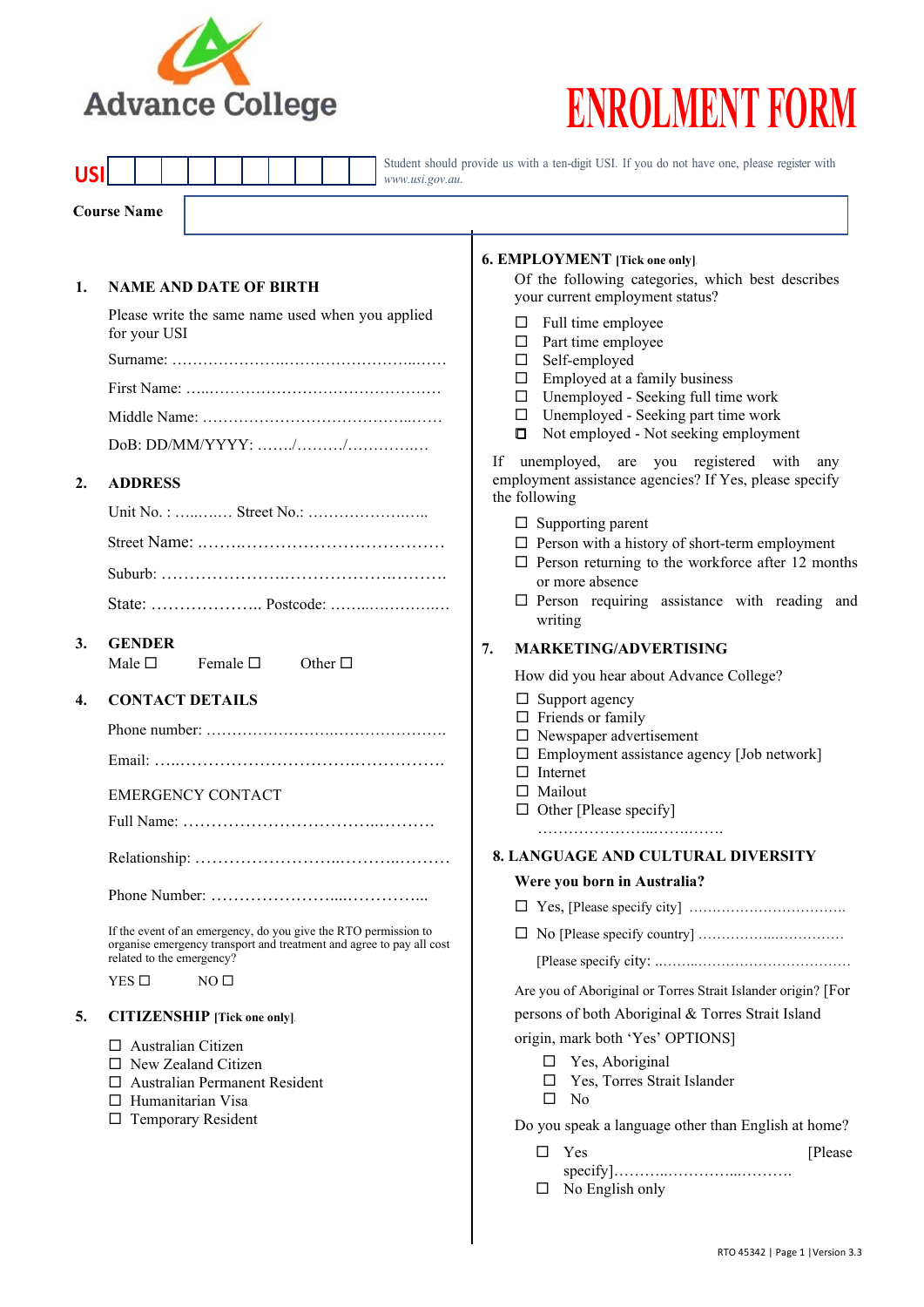| 9. DELIVERY MODE<br>Face to Face<br>□<br>$\Box$ Distance<br>$\Box$ Online<br>Blended<br>$\Box$                                                                                                                                                                                                                                                                                                                                                                                                                                                                                                                                                                                                                                                                           | Have you successfully completed any of the above qualifications<br><b>APPRENTICESHIP</b><br>through<br>the<br><b>AUSTRALIAN</b><br>TRAINEESHIP PROGRAM?<br>Yes (Date Completed)<br>N <sub>o</sub>                                                                                                                                                                                                                                                                                                                                                                                                                                                                                                                                        |
|--------------------------------------------------------------------------------------------------------------------------------------------------------------------------------------------------------------------------------------------------------------------------------------------------------------------------------------------------------------------------------------------------------------------------------------------------------------------------------------------------------------------------------------------------------------------------------------------------------------------------------------------------------------------------------------------------------------------------------------------------------------------------|------------------------------------------------------------------------------------------------------------------------------------------------------------------------------------------------------------------------------------------------------------------------------------------------------------------------------------------------------------------------------------------------------------------------------------------------------------------------------------------------------------------------------------------------------------------------------------------------------------------------------------------------------------------------------------------------------------------------------------------|
| <b>10. RECOGNITION OF PRIOR LEARNING</b><br>Do you wish to apply for recognition or credit transfer for<br>your prior learning?<br>Yes $\square$<br>No <sub>1</sub><br>11. SCHOOLING [Tick one only].<br>What is your highest COMPLETED school level?<br>[Tick ONE only]                                                                                                                                                                                                                                                                                                                                                                                                                                                                                                 | Have you successfully completed any of the above qualifications<br>through the any other government funded program (e.g.<br>productivity places program)?<br>Yes (Name of the Program)<br>No<br><b>13. DISABILITY</b><br>Do you consider yourself to have a Disability,                                                                                                                                                                                                                                                                                                                                                                                                                                                                  |
| $\Box$ Completed Year 12<br>$\Box$ Completed Year 11<br>$\Box$ Completed Year 10<br>$\Box$ Completed Year 09<br>$\Box$ Never Attended School<br>□ Completed Year 8<br>Are you still attending secondary school?<br>Yes $\Box$<br>No <sub>1</sub><br>12. PREVIOUS QUALIFICATIONS ACHIEVED<br>Have you SUCCESSSFULLY COMPLETED any of<br>the following qualifications?<br>(AUS-Australia, INT-International)<br>Aus Int<br>Bachelor's degree or higher<br>Advanced diploma or associate degree<br>Diploma [or associate diploma]<br>Certificate IV [or adv cert / technician]<br>Certificate III [or trade certificate]<br>Certificate II<br>Certificate I<br>Certificates other than the above<br>If yes, please state the name and year of your<br>qualification/s?<br>. | Impairment or Long-term condition?<br>No $\Box$<br>Yes $\square$<br>If YES, please indicate the areas of disability, impairment<br>or long-term condition: [You may indicate more than one<br>area]<br>Hearing/ deafness<br>Physical<br>Intellectual<br>Learning<br>Mental illness<br>Acquired brain impairment<br>Vision Medical Condition<br>Other<br><b>14. REASON FOR STUDY</b><br>Please select one of the followings:<br>To get a job<br>To develop my existing business<br>To start my own business<br>To try for a different career<br>To get a better job / promotion<br>To get into another course or study<br>For personal interest or self-development<br>It was a requirement of my job<br>I wanted extra skills for my job |
| (Only required if student is under 18 years of age)                                                                                                                                                                                                                                                                                                                                                                                                                                                                                                                                                                                                                                                                                                                      | Date:<br>Date: $\frac{1}{2}$                                                                                                                                                                                                                                                                                                                                                                                                                                                                                                                                                                                                                                                                                                             |
|                                                                                                                                                                                                                                                                                                                                                                                                                                                                                                                                                                                                                                                                                                                                                                          | <b>OFFICE USE ONLY</b>                                                                                                                                                                                                                                                                                                                                                                                                                                                                                                                                                                                                                                                                                                                   |
| Photo Id Attached $\Box$                                                                                                                                                                                                                                                                                                                                                                                                                                                                                                                                                                                                                                                                                                                                                 |                                                                                                                                                                                                                                                                                                                                                                                                                                                                                                                                                                                                                                                                                                                                          |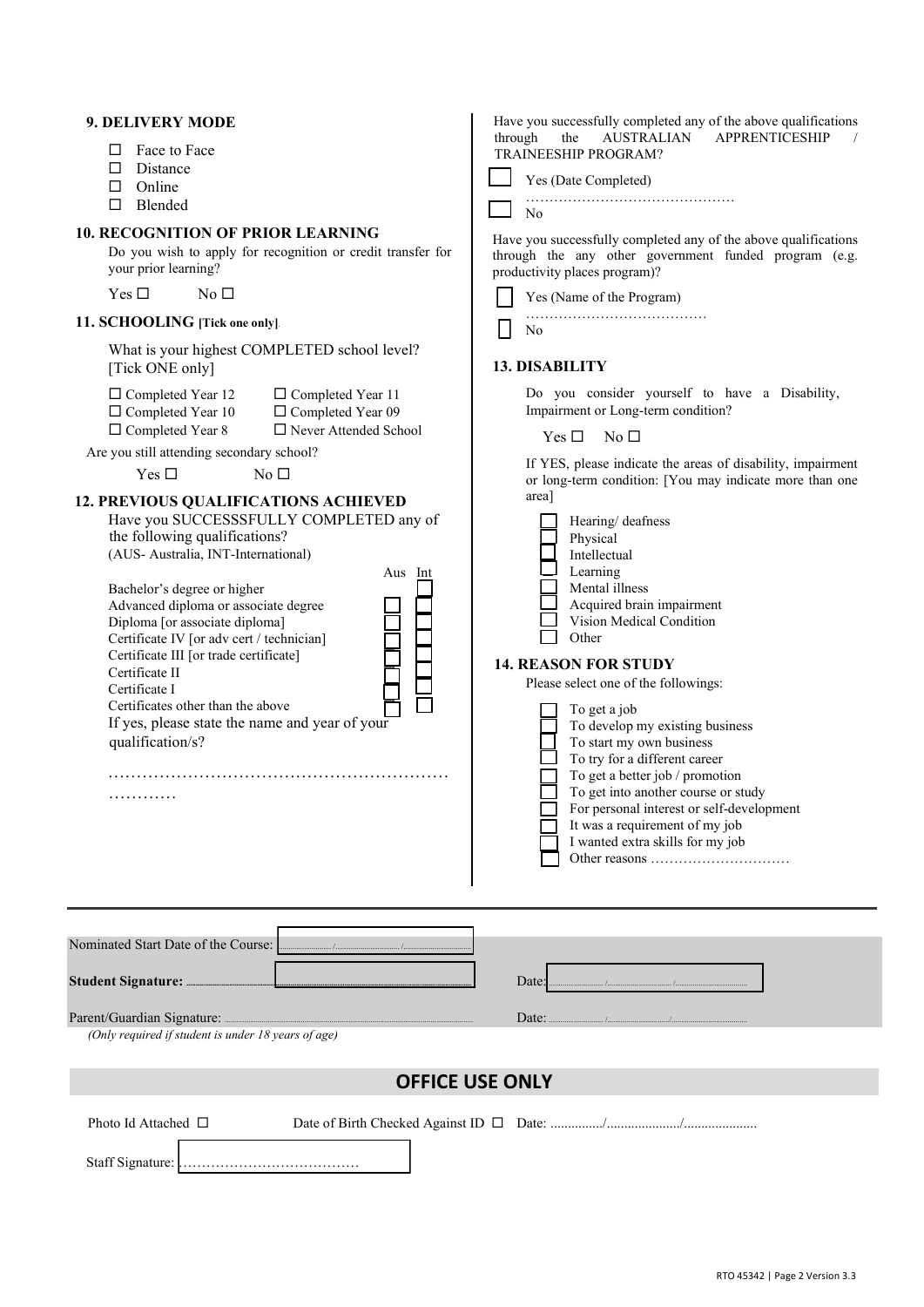#### REFUND POLICY AND ENROLMENT EXTENSIONS/RE-ENROLMENT

All notifications of cancellations must be received in writing via the Advance College email address info@advancecollege.edu.au.

If a refund of the course fees is required, notification of this should be included within the cancellation email so that a refund request form can be sent.

#### If Advance College cancels the course

- Students will be eligible for a full refund if Advance College cancels the course.
- Student will not be required to request the refund; Advance College will process the refund automatically after receiving students bank account details.
- If the student is withdrawn from a course by Advance College due to inappropriate behaviour, they will not be entitled to a refund. These withdrawals must be done within the guidelines as outlined in the Student Conduct Policy

#### Course Cancellation (prior to start of a course)

- If the course is cancelled more than 7 days before the nominated start date, the student will receive a refund minus \$100 enrolment fee.
- If the student cancels their course within seven 7 days of the course commencing, then they will be given a full refund, minus a \$100 enrolment fee and a \$150 cancellation fee.

#### Course cancellation (after the start of a course)

- If the student cancels after the commencement of they will not be entitled to a full refund.
- Refunds will be calculated based on the scheduled class timetable and the number of units that the student should have commenced at the time of cancellation.
- Refund amount will also be minus \$100 enrolment fee and \$150 cancellation fee.

#### Special circumstances

Advance College does not accept responsibility for changes to a student's work commitments or personal circumstances. The following situations are not considered special circumstances.

- Change in work hours
- Inconvenience of travel or travel issues
- Family commitments

Advance College will consider refunds for special circumstances in the following situations

- Serious misadventure
- Serious Illness
- Serious Illness of an immediate family member

For students to be considered for a refund for special circumstances, the student will be required to provide evidence of the special circumstances occurring.

#### Course Extensions

- Students must complete the course within the due date. Students who are unable to complete the course within the due date may seek a 3-month extension per application, with a maximum of four applications allowed. The course extension fee is \$100.00 per application for the first two extensions and \$200.00 per application for the rest two extensions.
- The request for the extension should be made before the expiry of the enrolment. If the student has not approached for the extension before the due date, the enrolled course will be automatically cancelled after the due date. The college will not be responsible for enrolment or any refund. The student has to re-enroll with a full course fee if they want to continue the course.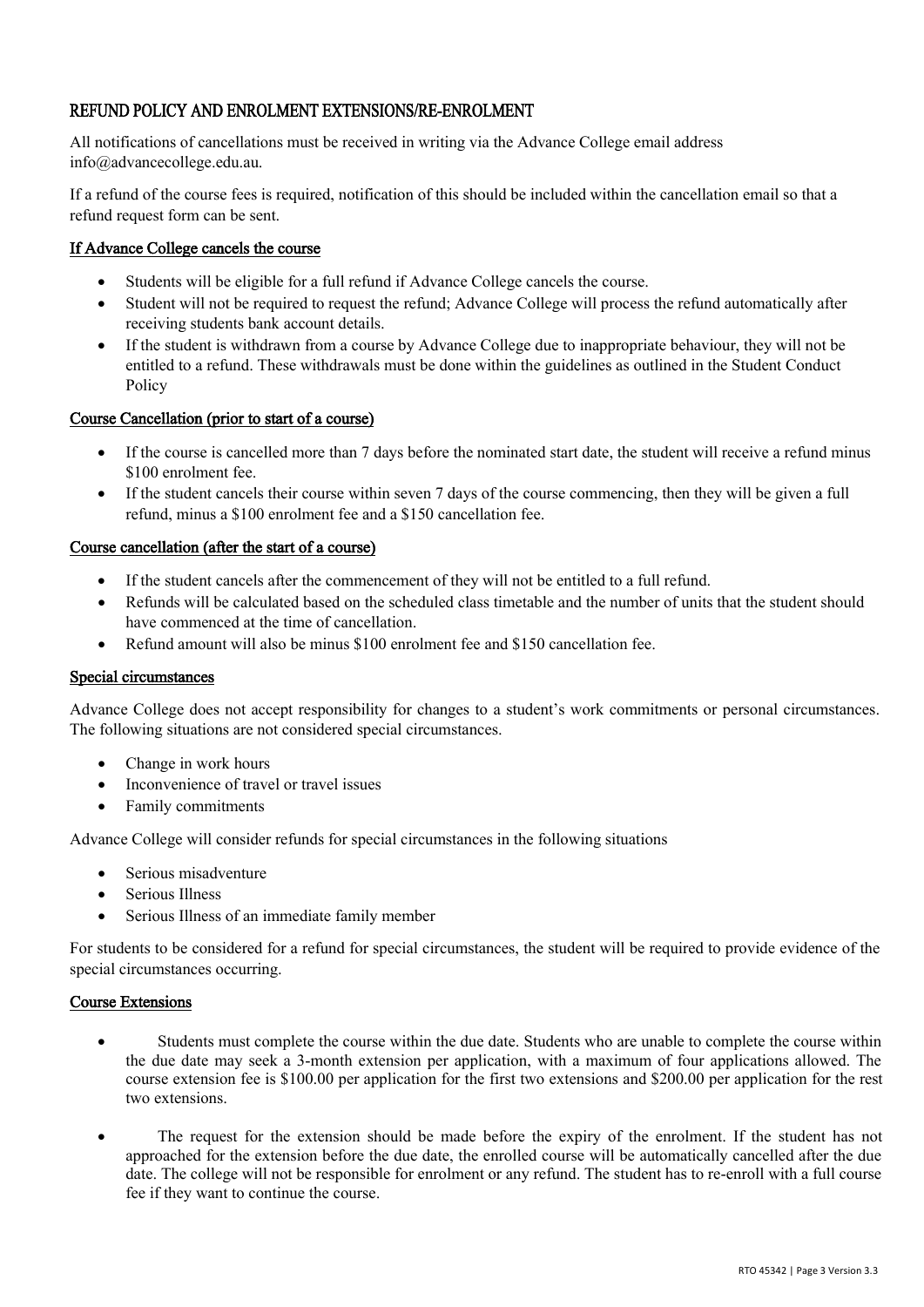#### Course Commencement dates

- Commencement date for a blended mode (Sydney-based) learning is the date 'course offer intake' is started. The student mentions the commencement date in the enrolment form, or during the online application.
- For the distance, the commencement of the courses is the date the student enrolled in the course, or the date mentioned by the student in the enrolment form when they apply.
- Commencement for online students is the date that online access is provided to an individual student for a particular course.
- Commencement date for a classroom-based learning mode is the first day of the course.
- Student must nominate the start date of the course in the enrolment form.

#### STUDENT DECLARATION

#### Privacy Notice

#### Why we collect your personal information.

As a registered training organisation (RTO), we collect your personal information so we can process and manage your enrolment in a vocational education and training (VET) course with us. If you do not wish to provide us with your personal information, we will not be able to enrol you as a student.

#### How we use your personal information

We use your personal information to enable us to deliver VET courses to you, and otherwise, as needed, to comply with our obligations as an RTO.

#### How we disclose your personal information

We are required by law (under the *National Vocational Education and Training Regulator Act 2011* (Cth) (NVETR Act)) to disclose the personal information we collect about you to the National VET Data Collection kept by the National Centre for Vocational Education Research Ltd (NCVER). The NCVER is responsible for collecting, managing, analysing and communicating research and statistics about the Australian VET sector.

We are also authorised by law (under the NVETR Act) to disclose your personal information to the relevant state or territory training authority.

#### How the NCVER and other bodies handle your personal information

The NCVER will collect, hold, use and disclose your personal information in accordance with the law, including the Privacy Act 1988 (Cth) (Privacy Act) and the NVETR Act. Your personal information may be used and disclosed by NCVER for purposes that include populating authenticated VET transcripts; administration of VET; facilitation of statistics and research relating to education, including surveys and data linkage; and understanding the VET market.

The NCVER is authorised to disclose information to the Australian Government Department of Education, Skills and Employment (DESE), Commonwealth authorities, State and Territory authorities (other than registered training organisations) that deal with matters relating to VET and VET regulators for the purposes of those bodies, including to enable:

- administration of VET, including program administration, regulation, monitoring and evaluation
- facilitation of statistics and research relating to education, including surveys and data linkage
- understanding how the VET market operates, for policy, workforce planning and consumer information.

The NCVER may also disclose personal information to persons engaged by NCVER to conduct research on NCVER's behalf.

The NCVER does not intend to disclose your personal information to any overseas recipients.

For more information about how the NCVER will handle your personal information please refer to the NCVER's Privacy Policy at www.ncver.edu.au/privacy.

If you would like to seek access to or correct your information, in the first instance, please contact your RTO using the contact details listed below.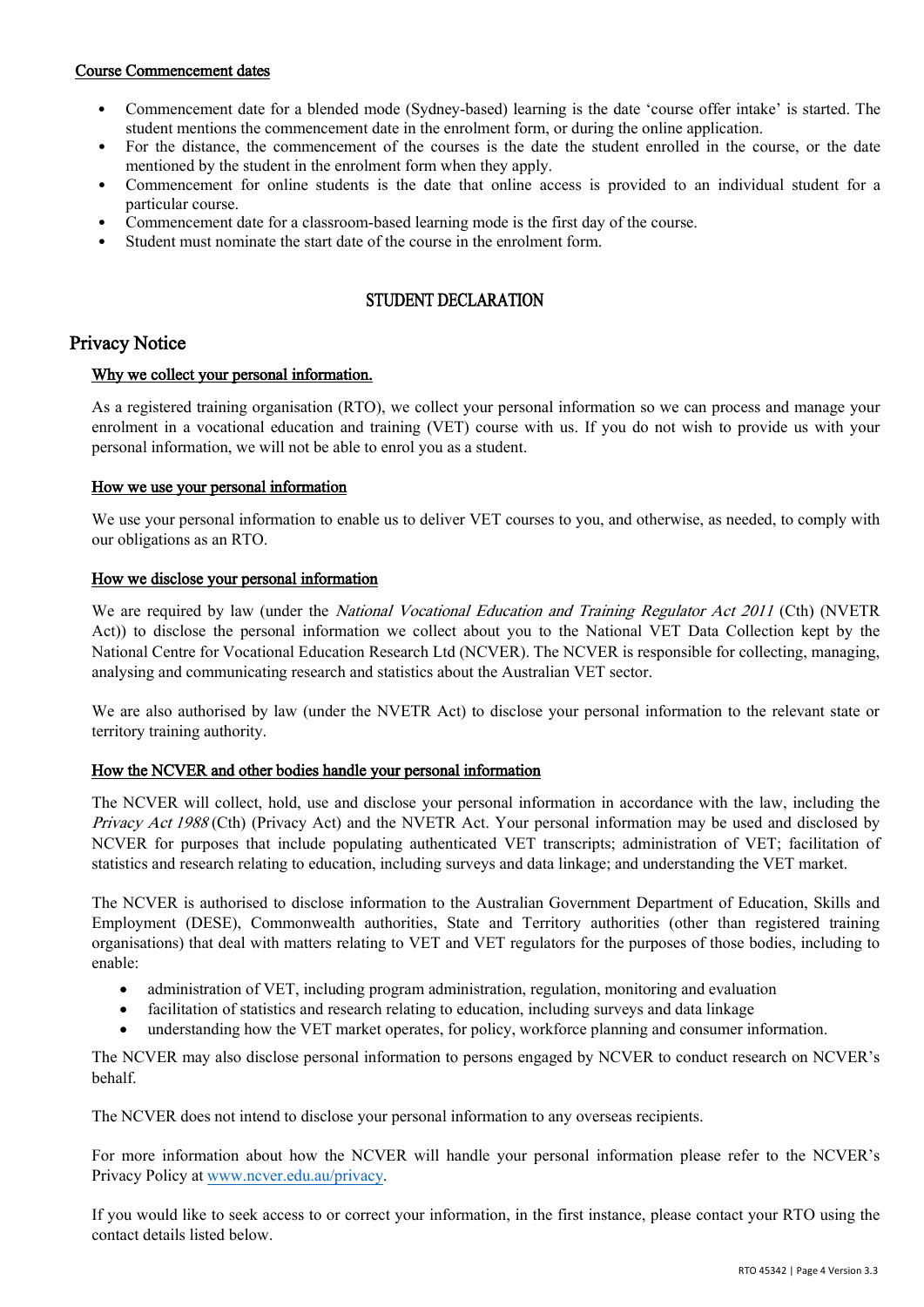DESE is authorised by law, including the Privacy Act and the NVETR Act, to collect, use and disclose your personal information to fulfil specified functions and activities. For more information about how the DESE will handle your personal information, please refer to the DESE VET Privacy Notice at https://www.dese.gov.au/national-vet-data/vetprivacy-notice. If you are unable to access this information, please contact us and we will provide you with a downloaded copy.

#### Surveys

You may receive a student survey which may be run by a government department or an NCVER employee, agent, thirdparty contractor or another authorised agency. Please note you may opt out of the survey at the time of being contacted.

#### Contact information

At any time, you may contact Advance College to:

- request access to your personal information
- correct your personal information
- make a complaint about how your personal information has been handled
- ask a question about this Privacy Notice

You can contact Advance College via phone (02) 9747 3204 or via email info@advancecollege.edu.au. You can also find Advance College's privacy policy in the Student Handbook on our website at the following link https://www.advancecollege.edu.au/wp-content/uploads/2020/06/Advance-College-RTO-45342-Student-HB-V3.pdf

#### Language, Literacy, and Numeracy

You have to show satisfactory performance in the Language, Literacy, and Numeracy (LLN) before starting the course. You can use the spell check on your computer, software, dictionary, thesaurus, and/or calculator to assist you in completing these activities. If it is found that you need assistance to improve your LLN to successfully complete this qualification, your Trainer and Assessor will be in contact. Where we determine that your training provider is unable to provide you with the LLN support required for successful completion of this qualification, you may be advised to undertake an LLN foundation skills course. This will assist you to raise the standard of your LLN skills to an appropriate level, prior to commencement of your qualification.

#### Course Information

I declare that I have been provided with the following information about my course:

| Course Duration              | Up to one year                                                                                             |
|------------------------------|------------------------------------------------------------------------------------------------------------|
| <b>Classes</b>               | Need to attend the practical classes of CHCCOM005, CHCCCS023, CHCAGE001, HLTAID011<br>and HLTWHS002 units. |
| Other study<br>requirements  | 23 hours of study per week (includes practical classes)                                                    |
| Work Placement               | 120 hours. For the distance students, 160 hours.                                                           |
| Other course<br>requirements | Obtain current police check and flu vaccine prior to starting a work placement                             |
| <b>Training Location</b>     | <b>Burwood Campus</b>                                                                                      |
| Fee                          | \$1000 for Sydney students and \$1300 for distance learners.                                               |

#### CHC33015 Certificate III in Individual Support (Ageing)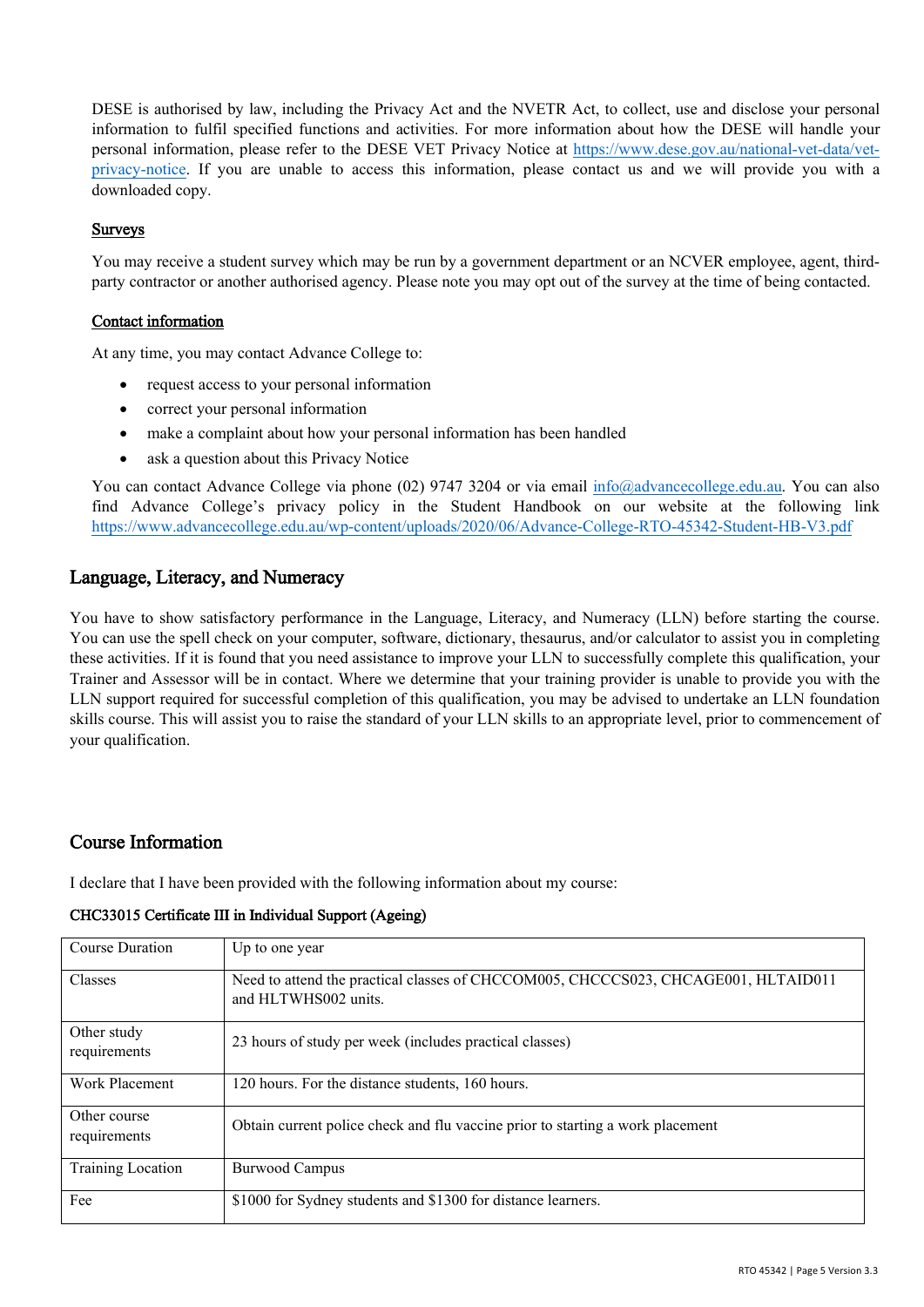#### CHC43015 Certificate IV in Ageing Support

| <b>Course Duration</b>       | Up to one year                                                                                                                   |
|------------------------------|----------------------------------------------------------------------------------------------------------------------------------|
| Classes                      | Need to attend the practical classes of CHCADV001, HLTHPS006, HLTHPS007, CHCCCS023,<br>CHCAGE001, HLTAID011 and HLTWHS002 units. |
| Other study<br>requirements  | 22 hours of study per week (includes practical classes)                                                                          |
| Work Placement               | 120 hours. For the distance students, 160 hours.                                                                                 |
| Other course<br>requirements | Obtain current police check and flu vaccine prior to starting work placement                                                     |
| <b>Training Location</b>     | <b>Burwood Campus</b>                                                                                                            |
| Fee                          | \$1400 for Sydney students and \$1700 for distance learners.                                                                     |

#### CHC33015 Certificate III in Individual Support (Disability)

| <b>Course Duration</b>       | Up to one year                                                                                               |
|------------------------------|--------------------------------------------------------------------------------------------------------------|
| <b>Classes</b>               | Need to attend the practical classes of CHCCOM005, CHCCCS023, HLTAID011, and<br>HLTWHS002 units.             |
| Other study<br>requirements  | 24 hours of study per week (includes practical classes)                                                      |
| Work Placement               | 120 hours. For the distance students, 160 hours.                                                             |
| Other course<br>requirements | Obtain current police check, working with children check and flu vaccine prior to starting work<br>placement |
| <b>Training Location</b>     | <b>Burwood Campus</b>                                                                                        |
| Fee                          | \$1100 for Sydney students and \$1400 for distance learners.                                                 |

#### CHC43115 Certificate IV in Disability

| <b>Course Duration</b>       | Up to one year                                                                                               |
|------------------------------|--------------------------------------------------------------------------------------------------------------|
| Classes                      | Need to attend the practical classes of CHCCCS026, CHCCCS023, and HLTWHS002 units.                           |
| Other study<br>requirements  | 25 hours of study per week (includes practical classes)                                                      |
| Work Placement               | 120 hours. For the distance students, 160 hours.                                                             |
| Other course<br>requirements | Obtain current police check, working with children check and flu vaccine prior to starting work<br>placement |
| Training Location            | <b>Burwood Campus</b>                                                                                        |
| Fee                          | \$1600 for Sydney students and \$1900 for distance learners.                                                 |

Note: Distance learners who enrol to a course that has Provide first aid as an elective unit must get the first aid certificate at their own costs unless they wish to travel to our Burwood Campus. A manual handling certificate is not available for distance learners.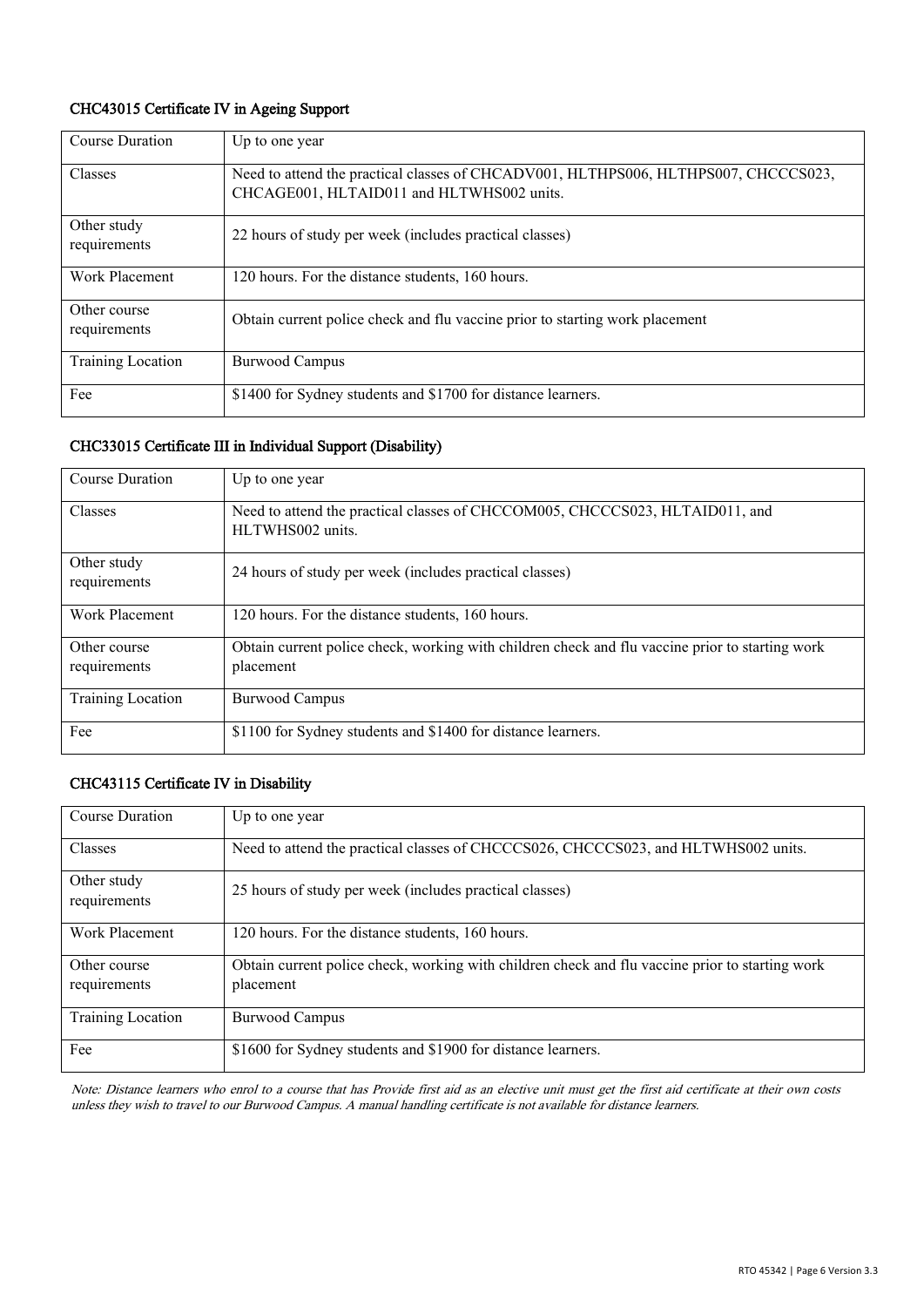#### Student Declaration and Consent

I declare that the information I have provided to the best of my knowledge is true and correct. I understand that I must notify the college of any residency status/visa status changes during my course duration.

I declare that I have read the Student Handbook and understand and agree to the information about the following<br>Advance College policies, which are also available on the Advance College website Advance College policies, which are also available on the Advance College website https://www.advancecollege.edu.au/

- Complaints and Appeals
- Fee
- Withdrawal and Cancellation
- Refund
- Recognition of Prior Learning
- Credit Transfer

#### Consent for Marketing of the Data and Survey Requests

I give my permission to Advance College to use any photos taken of me during my course in public material, social media, future marketing, and business purposes. I understand that I can retain the right to withdraw my consent at any time.

I understand and comply with the refund policy of the Advance College as outlined above.

I understand that I will not receive my certificate upon the completion of my course unless I have provided my USI and have paid all fees associated with the course.

| <b>Student Name:</b>                                                             | .        |
|----------------------------------------------------------------------------------|----------|
| <b>Student Signature:</b>                                                        | $\cdots$ |
| Date:                                                                            | .<br>.   |
| <b>Parent/Guardian Signature:</b><br>[ONLY for the students below the age of 18] | .        |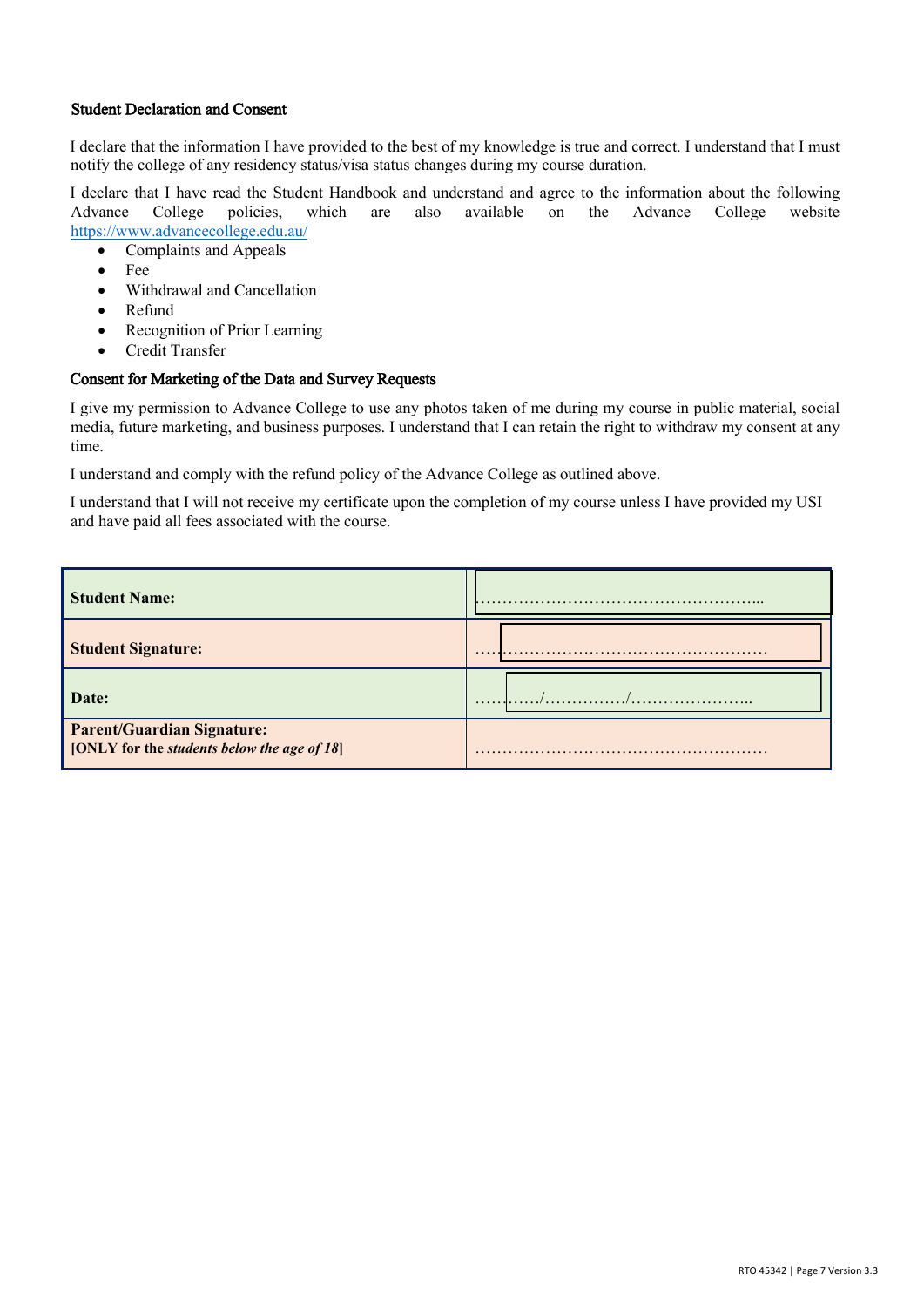# **Participant Suitability Assessment Test Sheet**

1. How did you hear about our college and the courses we offered?

| 2. | Why did you decide to enrol in this course?                                                                  |
|----|--------------------------------------------------------------------------------------------------------------|
|    |                                                                                                              |
|    |                                                                                                              |
|    |                                                                                                              |
|    | What education have you previously completed? What prior work experience do you have??                       |
|    |                                                                                                              |
|    |                                                                                                              |
|    |                                                                                                              |
|    |                                                                                                              |
|    | How would you rate your computer skills? Which programs do you usually use?                                  |
|    |                                                                                                              |
|    |                                                                                                              |
|    |                                                                                                              |
|    |                                                                                                              |
|    | Is there any reason why you may not be able to obtain a working with children check or a clean police check? |
|    |                                                                                                              |
|    |                                                                                                              |
|    |                                                                                                              |
|    |                                                                                                              |
|    | Do you have any existing health conditions or disability that will or can impact your studies? Would you     |
|    | require any additional support to assist you with your learning needs?                                       |
|    |                                                                                                              |
|    |                                                                                                              |
|    |                                                                                                              |
|    |                                                                                                              |
|    | What is your goal after completing this course?                                                              |
|    |                                                                                                              |
|    |                                                                                                              |
|    |                                                                                                              |
|    |                                                                                                              |
|    |                                                                                                              |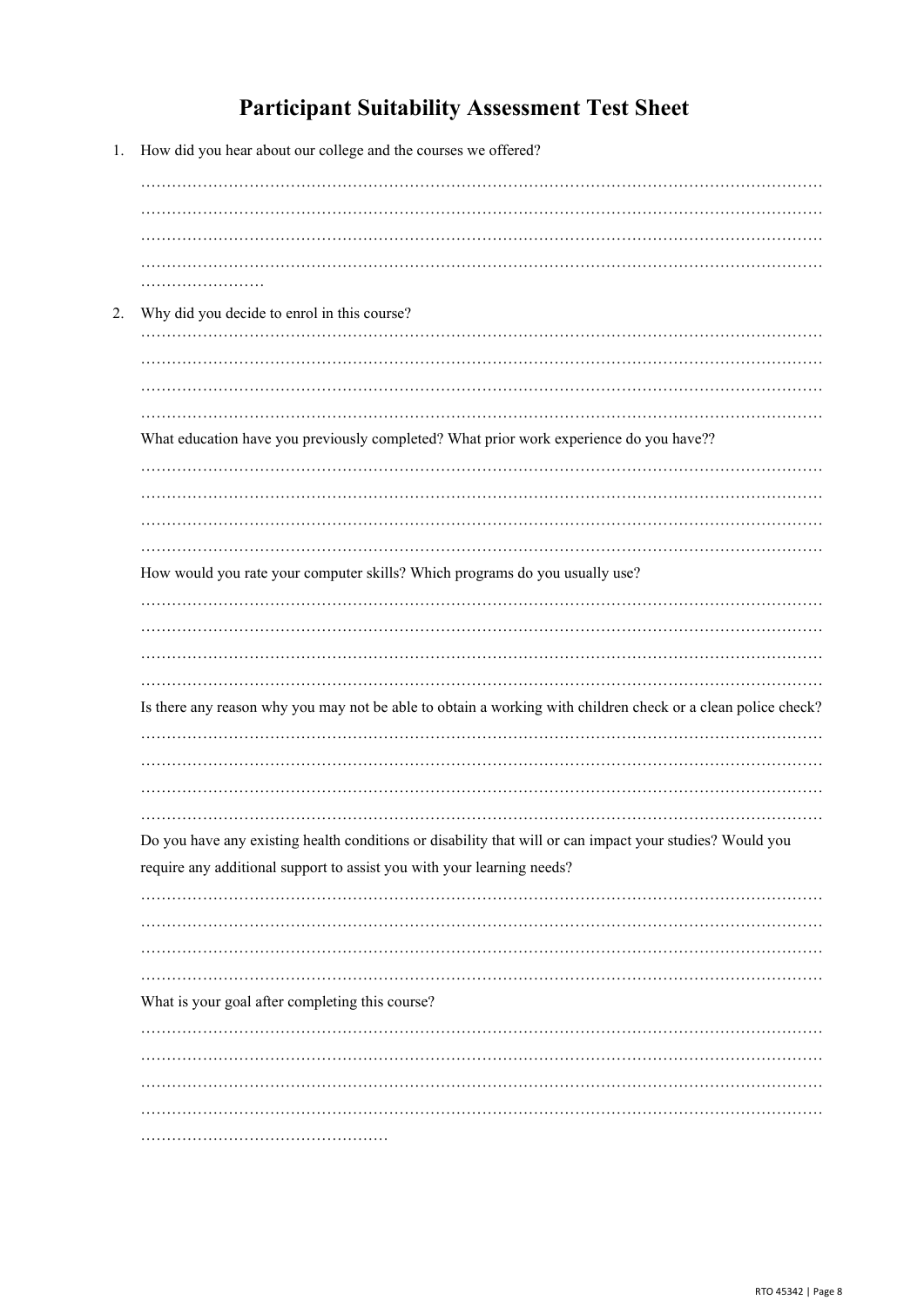# **Language, Literacy, and Numeracy (LLN) Test Certificate III and IV Level**

The purpose of this evaluation is to ensure that you have the required Language, Literacy and Numeracy (LLN) skills to successfully complete your course. You can use the spell check on your computer, software, dictionary, thesaurus and/or calculator to assist you in completing these activities. Please take your time to consider your answers carefully and check your work for accuracy and thoroughness before submitting.

If it is found that you need assistance to improve your Language Literacy and Numeracy (LLN) to successfully complete this qualification, your Trainer and Assessor will be in contact. Your training provider will discuss the level of assistance you will require to successfully complete this course and what we can do to assist you in successful completion. Where we determine that your training provider is unable to provide you with the LLN support required for successful completion of this qualification, you may be advised to undertake an LLN foundation skills course. This will assist you to raise the standard of your LLN skills to an appropriate level, prior to commencement of your qualification.

You may use calculator if required.

#### **Student Declaration**

#### *By submitting this work, I declare that:*

- I have been advised of the assessment requirements, have been made aware of my rights and responsibilities as an assessment candidate, and choose to be assessed at this time.
- This work is my own and contains no material written by another person.

Student Name: Date ………/………/…………..…

Signature:

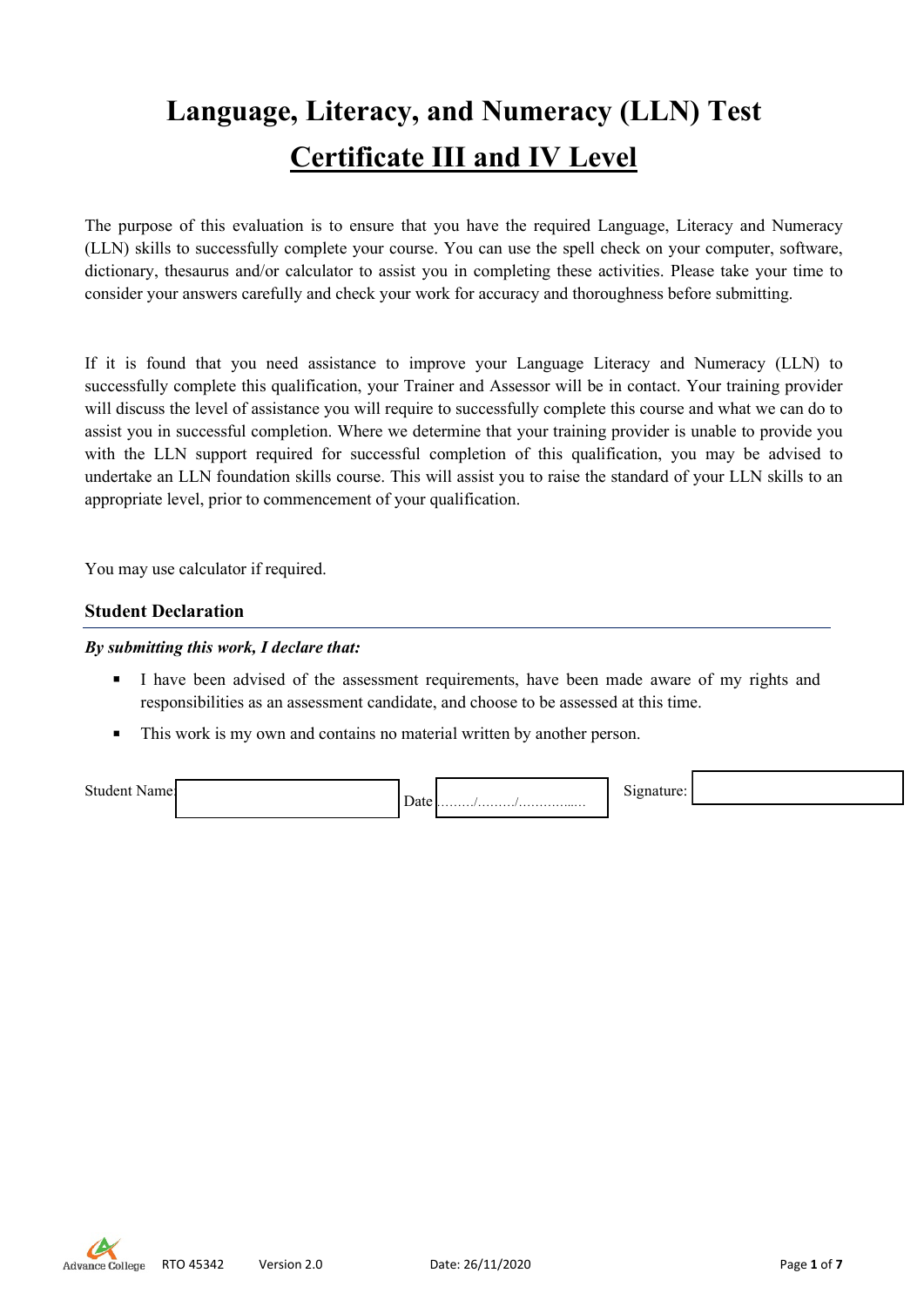#### **Section A: Language and Literacy**

| Risk                                        |                      | Occupation | Choice | Cool | Help | Care | Service |  |
|---------------------------------------------|----------------------|------------|--------|------|------|------|---------|--|
|                                             | A. Danger            |            |        |      |      |      |         |  |
|                                             | <b>B.</b> Profession |            |        |      |      |      |         |  |
| C. Guide                                    |                      |            |        |      |      |      |         |  |
| D. Option                                   |                      |            |        |      |      |      |         |  |
| Q2. Name the given punctuation marks below: |                      |            |        |      |      |      |         |  |
| A.,                                         |                      |            |        |      |      |      |         |  |
| B. .                                        |                      |            |        |      |      |      |         |  |
| C. ?                                        |                      |            |        |      |      |      |         |  |

#### **Q1. Identify the correct synonym of the given words from the box below.**

D. ; --------------------------------------

**Q3. Compound words are those with two different words combined, for instance, Seashore and Skyline. Pick from two different boxes below and make FOUR compound words.**



**referring to?**

A. Confidence

B. Endurance C. Teamwork

-------------------------------------------

D. Aversion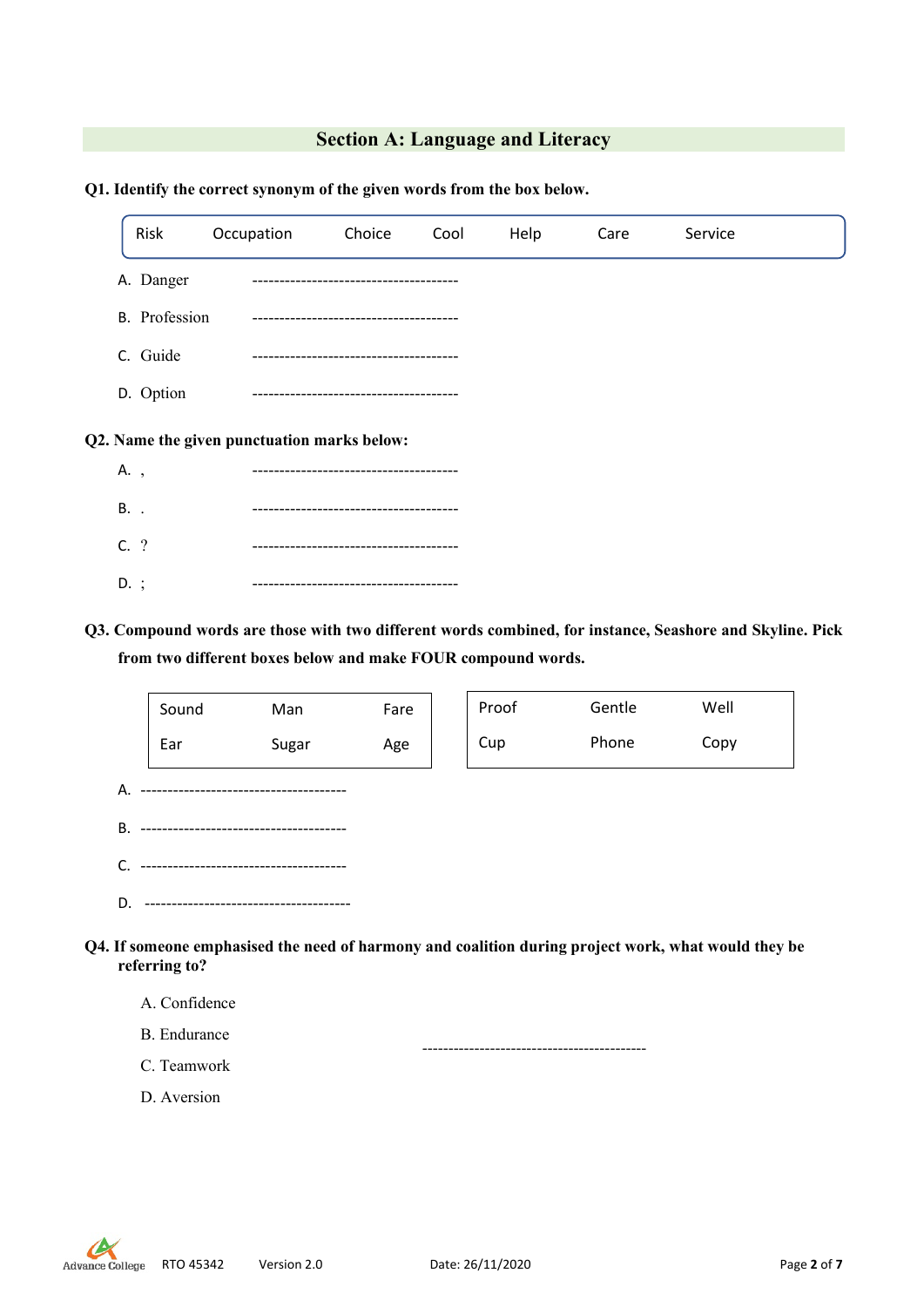#### **Q5. Tick the box next to the correct spelling of the following words**

| $\mathbf{i}$ .   | Communicate  | Comunicate   | Comunikate    |
|------------------|--------------|--------------|---------------|
| ii.              | Disinfectent | Disinfectant | Disinphectant |
| $\cdots$<br>111. | Staypler     | Stapler      | Stappler      |
| iv.              | Wellcome     | Welcum       | Welcome       |
| V.               | Connected    | Conectted    | Conected      |
| vi.              | Arive        | Arrive       | Aryve         |
| vii.             | Grashus      | Gratious     | Gracious      |

#### **Q6. From the following 10 different types of website types, which is the correct domain for the given organisation they relate to?**

| A. Network company        | .com         | .net  |  |
|---------------------------|--------------|-------|--|
| B. Commercial venture     | .org         | .edu  |  |
| C. Government institution | $\mathbf{m}$ | .info |  |
|                           | .gov         | .au   |  |
| D. University/College     |              |       |  |

#### **Section B: Numeracy**

**Q7. You are an educator at a family day care. You have been asked to prepare and administer an infant formula for a 5-month old baby. The instructions for preparing the formula have been provided below.**

| Age               | <b>Cooled</b><br>boiled water | Level teaspoon<br>of infant CARE* | Number of feeds per<br>day |
|-------------------|-------------------------------|-----------------------------------|----------------------------|
| Up to 1 week      | $45$ mL                       | 1                                 | $7-9$                      |
| 1 week to 1 month | $90$ mL                       | 2                                 | $6 - 8$                    |
| 1 to 2 months     | $135$ mL                      | 3                                 | $5 - 6$                    |
| 3 to 5 months     | 180 mL                        | 4                                 | 5                          |
| 6 to 7 months     | $225 \text{ mL}$              | 5                                 | $4 - 5$                    |
| Over 7 months     | $225$ mL                      | 5                                 | $3 - 4$                    |

*\*1 standard level teaspoon = 5g of powder.*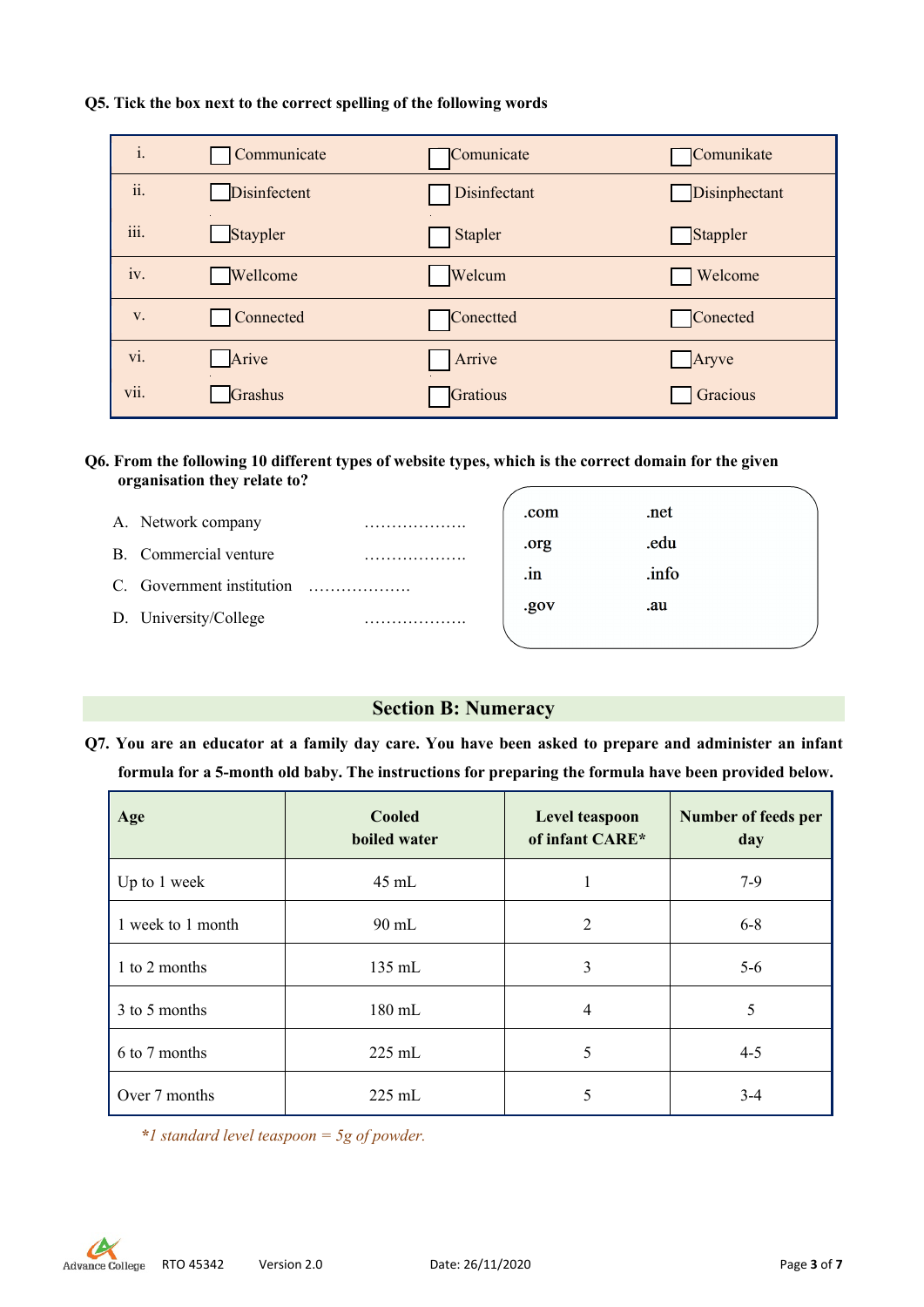A. How many millilitres of water would you need to prepare one portion of feed for this infant?

……………………………

B. How many teaspoons of formula would you need to prepare one portion of feed for this infant?

…………………………..

C. How should the water be prepared before being added to the formula?

…………………………………

D. How many grams of powdered formula is in one teaspoon?

………………………………

#### **Q8 Provide the answers of the following numerical problems.**

| A. $20\%$ of 300          | . |
|---------------------------|---|
| B. Multiply 9 by 12       |   |
| C. Divide $50$ by $2,000$ |   |
| D. $\frac{3}{4}$ of 32 is |   |

**Q9. Tick, which of the following is cheapest per litre, if purchasing a bottle of soft drink and the volume you get for it?** 

| A. 2 litre for \$5.5    |  |
|-------------------------|--|
| B. 500 ml for \$1.0     |  |
| C. 1.5 Litre for \$4.50 |  |
| D. 200 ml for \$1.40    |  |

……………………………

#### **Section C: Visual Comprehension**

#### **Q10. What is the most preferred mode of transport as per the pie chart below?**



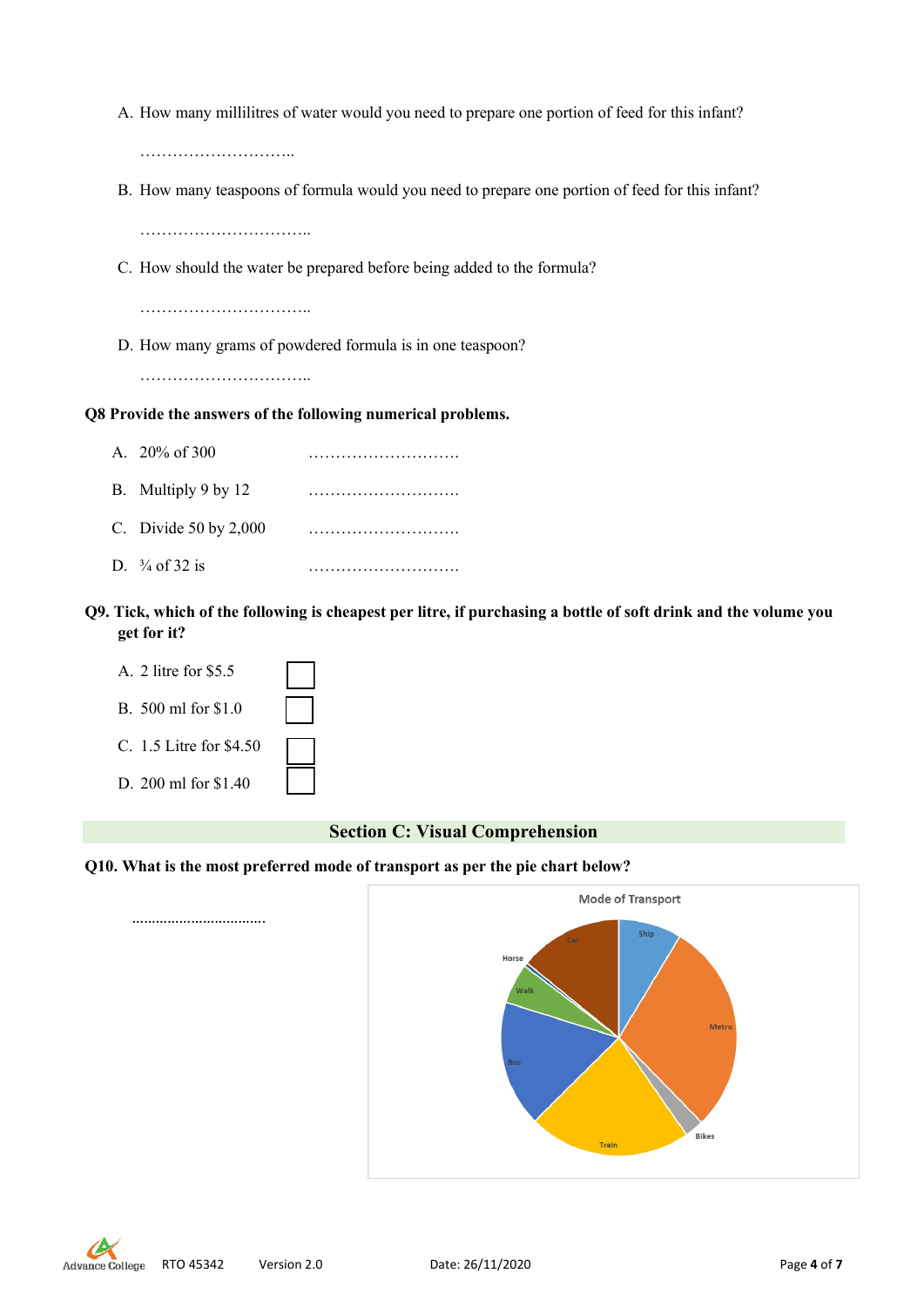**Q11. Look at the safety signs below. Select the correct label or meaning of the sign from the options provided.**

| $\square$ Ice skating in progress<br>a.        |
|------------------------------------------------|
| $\Box$ Slippery when wet<br>b.                 |
| $\Box$ Hazardous spill ahead<br>c.             |
| □ Beware. Groovy dancing ahead<br>d.           |
| $\Box$ Please conserve the water<br>a.         |
| $\Box$ Do not drink<br>$b$ .                   |
| $\square$ Wash your hands<br>c.                |
| $\Box$ Turn tap off after use<br>d.            |
| $\Box$ Tap not working<br>a.                   |
| $\Box$ Only drink this water<br>$\mathbf{b}$ . |
| $\Box$ Do not drink<br>$\mathbf{c}$ .          |
| $\Box$ Caution when drinking this water<br>d.  |
| $\Box$ Ambulance<br>a.                         |
| $\Box$ Public Health Service<br>b.             |
| □ Accident and Emergency<br>c.                 |
| $\Box$ First Aid<br>d.                         |

#### **Section C: Reading and Writing Comprehension**

**Q12. Write at least one reason as to why this course will help you achieve your career goals. Please be detailed and clear as well as check spelling and grammar properly.**



RTO 45342 Version 2.0 Date: 26/11/2020 Page **5** of **7**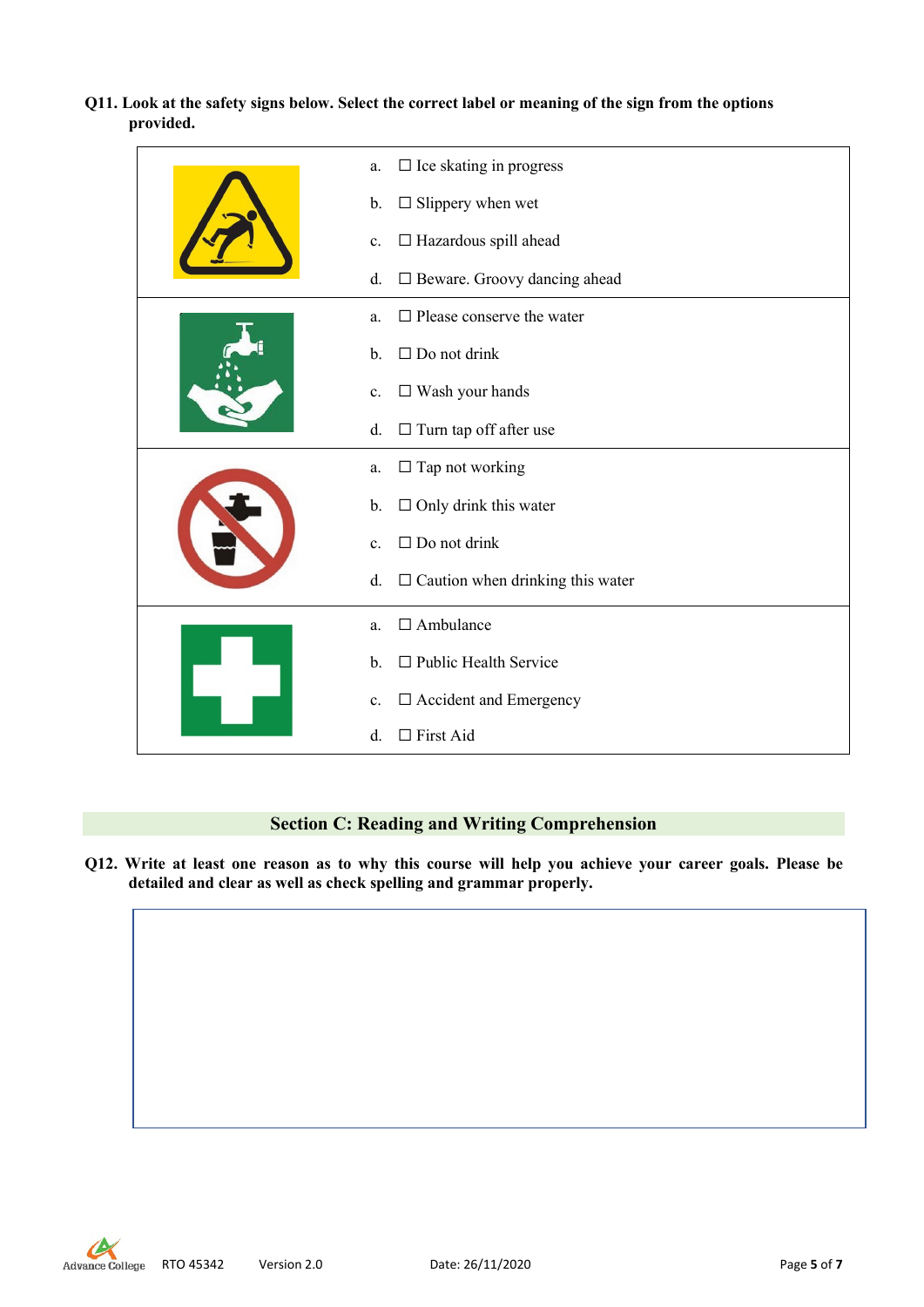#### **Q13. Read a health article provided by the government website and answer the questions that follow.**

#### **Cold and Flu**

People often talk about colds and flu (influenza) but it's important to realise colds and flu are different illnesses caused by different viruses.

Colds are very common. Children may get 5-10 colds a year, while adults may get 2-4 colds each year. Colds affect the nose the throat and upper airways and common symptoms include coughing, fever, sore throat, sneezing, blocked or runny nose and general congestion.

They are caused by about 200 different viruses and there is no vaccine for a cold.

The flu is a viral infection affecting your nose, throat and sometimes your lungs. Typical symptoms of flu include fever, sore throat and muscle aches. Its symptoms tend to be more severe and last longer than those of a cold. The flu can also lead to complications, such as pneumonia, which can sometimes lead to death.

Three different types of influenza viruses infect humans - types A, B and C. Only influenza A and B cause major outbreaks and severe disease.

There is a vaccine available for the flu and it's recommended 'at risk' people, such as the elderly or those with chronic illnesses have an annual flu vaccination. Flu viruses circulating in the community continually change, and immunity from the vaccine doesn't last a long time so that's why yearly vaccination is recommended.

Good hygiene is one of the most important ways to help prevent colds and flu.

Other ways to help prevent flu can include antiviral medicines, although these are only recommended for preventing flu if you have been exposed to the flu in the previous 48 hours.

Antibiotics only work for bacterial infections, so they won't work for colds and flu, which are caused by viruses.

If you are feeling concerned about any symptoms of a cold or flu then see your doctor.

*Source: http://www.healthdirect.gov.au/colds-and-flu*

#### **Questions:**

**A.** According to the article, are the cold and flu the same? If not, what is the difference?

…………………….……………………….……………………….…………………….……………… ……….……………………….…………………….……………………….……………………….…… ……………….……………………….……………………….…………………….…………………… ……………………………………

**B.** According to the article, how many colds do adults get in a year?

…………………….……………………….……………………….…………………….……………… ………………………